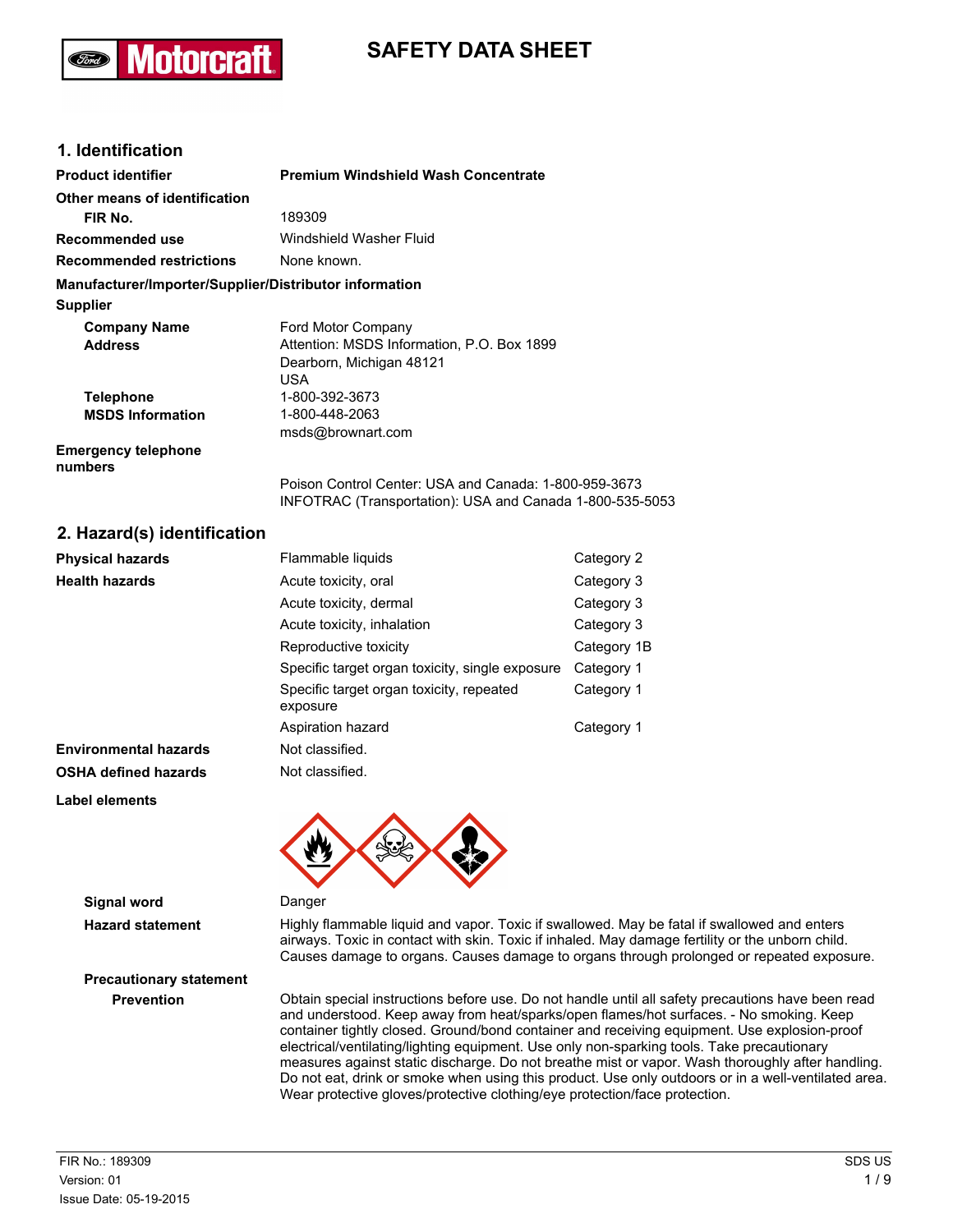| <b>Response</b>                              | If swallowed: Immediately call a poison center/doctor. Rinse mouth. Do NOT induce vomiting. If<br>on skin (or hair): Take off immediately all contaminated clothing. Rinse skin with water/shower. If<br>inhaled: Remove person to fresh air and keep comfortable for breathing. Call a poison<br>center/doctor. Take off immediately all contaminated clothing and wash it before reuse. In case of<br>fire: Use appropriate media to extinguish. |
|----------------------------------------------|----------------------------------------------------------------------------------------------------------------------------------------------------------------------------------------------------------------------------------------------------------------------------------------------------------------------------------------------------------------------------------------------------------------------------------------------------|
| <b>Storage</b>                               | Store in a well-ventilated place. Keep cool. Keep container tightly closed. Store locked up.                                                                                                                                                                                                                                                                                                                                                       |
| <b>Disposal</b>                              | Dispose of contents/container in accordance with local/regional/national/international regulations.                                                                                                                                                                                                                                                                                                                                                |
| Hazard(s) not otherwise<br>classified (HNOC) | May be fatal or cause blindness if swallowed. Cannot be made nonpoisonous. May cause irritation<br>of respiratory tract. Causes skin and eye irritation. Vapors have a narcotic effect and may cause<br>headache, fatique, dizziness and nausea.                                                                                                                                                                                                   |
| Supplemental information                     | None.                                                                                                                                                                                                                                                                                                                                                                                                                                              |

## **3. Composition/information on ingredients**

## **Mixtures**

| <b>Chemical name</b> | Common name and synonyms | <b>CAS number</b> | %          |
|----------------------|--------------------------|-------------------|------------|
| METHANOL             |                          | 67-56-            | $90 - 100$ |

Specific chemical identity and/or exact percentage (concentration) of composition has been withheld as a trade secret.

| 4. First-aid measures                                                        |                                                                                                                                                                                                                                                                                                                                                                                                                                                                                                                                                                                                                                                                                                                                                                                                                                                                                                                                                                                                       |
|------------------------------------------------------------------------------|-------------------------------------------------------------------------------------------------------------------------------------------------------------------------------------------------------------------------------------------------------------------------------------------------------------------------------------------------------------------------------------------------------------------------------------------------------------------------------------------------------------------------------------------------------------------------------------------------------------------------------------------------------------------------------------------------------------------------------------------------------------------------------------------------------------------------------------------------------------------------------------------------------------------------------------------------------------------------------------------------------|
| <b>Inhalation</b>                                                            | Remove victim to fresh air and keep at rest in a position comfortable for breathing. Call a POISON<br>CENTER or doctor/physician.                                                                                                                                                                                                                                                                                                                                                                                                                                                                                                                                                                                                                                                                                                                                                                                                                                                                     |
| <b>Skin contact</b>                                                          | Take off immediately all contaminated clothing. Rinse skin with water/shower. Get medical<br>advice/attention if you feel unwell. Get medical attention if irritation develops and persists. Wash<br>contaminated clothing before reuse.                                                                                                                                                                                                                                                                                                                                                                                                                                                                                                                                                                                                                                                                                                                                                              |
| Eye contact                                                                  | Immediately flush eyes with plenty of water for at least 15 minutes. Remove contact lenses, if<br>present and easy to do. Continue rinsing. Get medical attention if irritation develops and persists.                                                                                                                                                                                                                                                                                                                                                                                                                                                                                                                                                                                                                                                                                                                                                                                                |
| Ingestion                                                                    | Call a physician or poison control center immediately. Rinse mouth. Do not induce vomiting. If<br>vomiting occurs, keep head low so that stomach content doesn't get into the lungs.                                                                                                                                                                                                                                                                                                                                                                                                                                                                                                                                                                                                                                                                                                                                                                                                                  |
| <b>Most important</b><br>symptoms/effects, acute and<br>delayed              | Dizziness. Headache. Nausea, vomiting. Aspiration may cause pulmonary edema and<br>pneumonitis. Permanent eye damage including blindness could result. Direct contact with eyes<br>may cause temporary irritation. Prolonged exposure may cause chronic effects.                                                                                                                                                                                                                                                                                                                                                                                                                                                                                                                                                                                                                                                                                                                                      |
| Indication of immediate<br>medical attention and special<br>treatment needed | Provide general supportive measures and treat symptomatically. Keep victim warm. Keep victim<br>under observation. Symptoms may be delayed.                                                                                                                                                                                                                                                                                                                                                                                                                                                                                                                                                                                                                                                                                                                                                                                                                                                           |
| <b>General information</b>                                                   | Take off immediately all contaminated clothing. IF exposed or concerned: Get medical<br>advice/attention. If you feel unwell, seek medical advice (show the label where possible). Ensure<br>that medical personnel are aware of the material(s) involved, and take precautions to protect<br>themselves. Show this safety data sheet to the doctor in attendance. Wash contaminated clothing<br>before reuse.                                                                                                                                                                                                                                                                                                                                                                                                                                                                                                                                                                                        |
| 5. Fire-fighting measures                                                    |                                                                                                                                                                                                                                                                                                                                                                                                                                                                                                                                                                                                                                                                                                                                                                                                                                                                                                                                                                                                       |
| Suitable extinguishing media                                                 | Alcohol resistant foam. Water fog. Carbon dioxide (CO2). Dry chemical powder, carbon dioxide,<br>sand or earth may be used for small fires only.                                                                                                                                                                                                                                                                                                                                                                                                                                                                                                                                                                                                                                                                                                                                                                                                                                                      |
| Unsuitable extinguishing<br>media                                            | Do not use water jet as an extinguisher, as this will spread the fire.                                                                                                                                                                                                                                                                                                                                                                                                                                                                                                                                                                                                                                                                                                                                                                                                                                                                                                                                |
| Specific hazards arising from<br>the chemical                                | Vapors may form explosive mixtures with air. Vapors may travel considerable distance to a source<br>of ignition and flash back. This product is a poor conductor of electricity and can become<br>electrostatically charged. If sufficient charge is accumulated, ignition of flammable mixtures can<br>occur. To reduce potential for static discharge, use proper bonding and grounding procedures.<br>This liquid may accumulate static electricity when filling properly grounded containers. Static<br>electricity accumulation may be significantly increased by the presence of small quantities of water<br>or other contaminants. Material will float and may ignite on surface of water. During fire, gases<br>hazardous to health may be formed. Do not cut, weld, solder, drill, grind, or expose containers to<br>heat, flame, sparks, or other sources of ignition. Upon decomposition, this product emits carbon<br>monoxide, carbon dioxide and/or low molecular weight hydrocarbons. |
| Special protective equipment<br>and precautions for firefighters             | Self-contained breathing apparatus and full protective clothing must be worn in case of fire.                                                                                                                                                                                                                                                                                                                                                                                                                                                                                                                                                                                                                                                                                                                                                                                                                                                                                                         |
| <b>Fire fighting</b><br>equipment/instructions                               | In case of fire and/or explosion do not breathe fumes. Move containers from fire area if you can do<br>so without risk.                                                                                                                                                                                                                                                                                                                                                                                                                                                                                                                                                                                                                                                                                                                                                                                                                                                                               |
| <b>Specific methods</b>                                                      | Use standard firefighting procedures and consider the hazards of other involved materials.                                                                                                                                                                                                                                                                                                                                                                                                                                                                                                                                                                                                                                                                                                                                                                                                                                                                                                            |
| FIR No.: 189309                                                              | <b>SDS US</b>                                                                                                                                                                                                                                                                                                                                                                                                                                                                                                                                                                                                                                                                                                                                                                                                                                                                                                                                                                                         |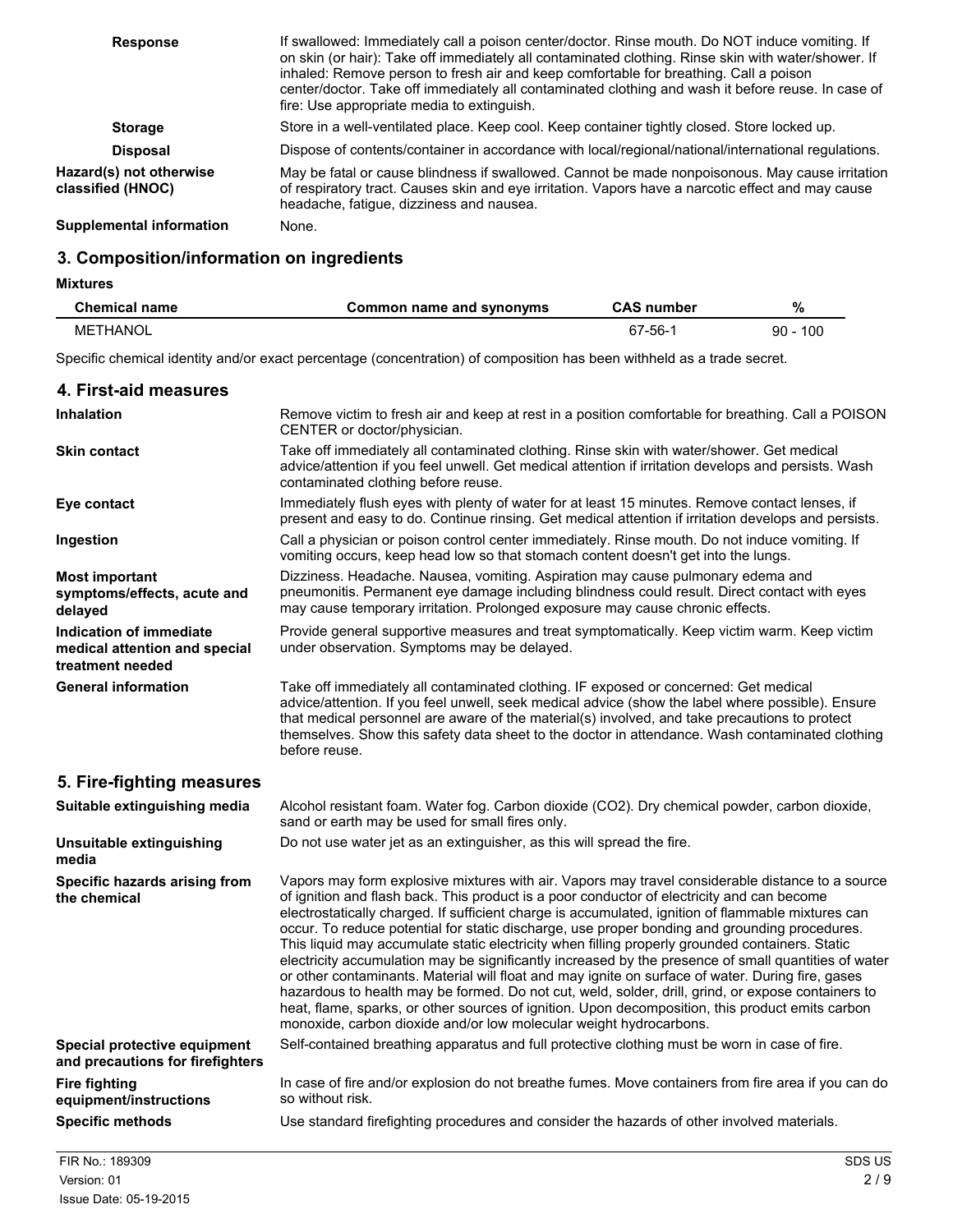## **6. Accidental release measures**

| Personal precautions,<br>protective equipment and<br>emergency procedures | Keep unnecessary personnel away. Keep people away from and upwind of spill/leak. Eliminate all<br>ignition sources (no smoking, flares, sparks, or flames in immediate area). Wear appropriate<br>protective equipment and clothing during clean-up. Avoid contact with eyes, skin, and clothing. Do<br>not breathe mist or vapor. Do not touch damaged containers or spilled material unless wearing<br>appropriate protective clothing. Ventilate closed spaces before entering them. Use appropriate<br>containment to avoid environmental contamination. Transfer by mechanical means such as<br>vacuum truck to a salvage tank or other suitable container for recovery or safe disposal. Local<br>authorities should be advised if significant spillages cannot be contained. For personal protection,<br>see section 8 of the SDS.                                                                                                                                                                                                                                                                                                                                                                                                                                                                                                                                                                                                                                                                                           |
|---------------------------------------------------------------------------|-------------------------------------------------------------------------------------------------------------------------------------------------------------------------------------------------------------------------------------------------------------------------------------------------------------------------------------------------------------------------------------------------------------------------------------------------------------------------------------------------------------------------------------------------------------------------------------------------------------------------------------------------------------------------------------------------------------------------------------------------------------------------------------------------------------------------------------------------------------------------------------------------------------------------------------------------------------------------------------------------------------------------------------------------------------------------------------------------------------------------------------------------------------------------------------------------------------------------------------------------------------------------------------------------------------------------------------------------------------------------------------------------------------------------------------------------------------------------------------------------------------------------------------|
| <b>Methods and materials for</b><br>containment and cleaning up           | Eliminate all ignition sources (no smoking, flares, sparks, or flames in immediate area). Take<br>precautionary measures against static discharge. Use only non-sparking tools. Keep combustibles<br>(wood, paper, oil, etc.) away from spilled material. This product is miscible in water.                                                                                                                                                                                                                                                                                                                                                                                                                                                                                                                                                                                                                                                                                                                                                                                                                                                                                                                                                                                                                                                                                                                                                                                                                                        |
|                                                                           | Large Spills: Stop the flow of material, if this is without risk. Dike the spilled material, where this is<br>possible. Cover with plastic sheet to prevent spreading. Use a non-combustible material like<br>vermiculite, sand or earth to soak up the product and place into a container for later disposal.<br>Following product recovery, flush area with water.                                                                                                                                                                                                                                                                                                                                                                                                                                                                                                                                                                                                                                                                                                                                                                                                                                                                                                                                                                                                                                                                                                                                                                |
|                                                                           | Small Spills: Absorb with earth, sand or other non-combustible material and transfer to containers<br>for later disposal. Wipe up with absorbent material (e.g. cloth, fleece). Clean surface thoroughly to<br>remove residual contamination.                                                                                                                                                                                                                                                                                                                                                                                                                                                                                                                                                                                                                                                                                                                                                                                                                                                                                                                                                                                                                                                                                                                                                                                                                                                                                       |
| <b>Environmental precautions</b>                                          | Never return spills to original containers for re-use. For waste disposal, see section 13 of the SDS.<br>Avoid discharge into drains, water courses or onto the ground. Use appropriate containment to<br>avoid environmental contamination.                                                                                                                                                                                                                                                                                                                                                                                                                                                                                                                                                                                                                                                                                                                                                                                                                                                                                                                                                                                                                                                                                                                                                                                                                                                                                        |
| 7. Handling and storage                                                   |                                                                                                                                                                                                                                                                                                                                                                                                                                                                                                                                                                                                                                                                                                                                                                                                                                                                                                                                                                                                                                                                                                                                                                                                                                                                                                                                                                                                                                                                                                                                     |
| <b>Precautions for safe handling</b>                                      | Obtain special instructions before use. Do not handle until all safety precautions have been read<br>and understood. Do not handle, store or open near an open flame, sources of heat or sources of<br>ignition. Protect material from direct sunlight. Explosion-proof general and local exhaust ventilation.<br>Minimize fire risks from flammable and combustible materials (including combustible dust and<br>static accumulating liquids) or dangerous reactions with incompatible materials. Handling<br>operations that can promote accumulation of static charges include but are not limited to: mixing,<br>filtering, pumping at high flow rates, splash filling, creating mists or sprays, tank and container<br>filling, tank cleaning, sampling, gauging, switch loading, vacuum truck operations. Take<br>precautionary measures against static discharges. All equipment used when handling the product<br>must be grounded. Use non-sparking tools and explosion-proof equipment. Do not breathe mist or<br>vapor. Avoid contact with eyes, skin, and clothing. Avoid prolonged exposure. Do not taste or<br>swallow. When using, do not eat, drink or smoke. Pregnant or breastfeeding women must not<br>handle this product. Should be handled in closed systems, if possible. Use only outdoors or in a<br>well-ventilated area. Wear appropriate personal protective equipment. Wash hands thoroughly<br>after handling. Wash contaminated clothing before reuse. Observe good industrial hygiene<br>practices. |
|                                                                           | For additional information on equipment bonding and grounding, refer to the Canadian Electrical<br>Code in Canada, (CSA C22.1), or the American Petroleum Institute (API) Recommended Practice<br>2003, "Protection Against Ignitions Arising out of Static, Lightning, and Stray Currents" or National<br>Fire Protection Association (NFPA) 77, "Recommended Practice on Static Electricity" or National<br>Fire Protection Association (NFPA) 70, "National Electrical Code".                                                                                                                                                                                                                                                                                                                                                                                                                                                                                                                                                                                                                                                                                                                                                                                                                                                                                                                                                                                                                                                    |
| Conditions for safe storage,<br>including any incompatibilities           | Store locked up. Keep away from heat, sparks and open flame. Prevent electrostatic charge<br>build-up by using common bonding and grounding techniques. Eliminate sources of ignition. Avoid<br>spark promoters. Ground/bond container and equipment. These alone may be insufficient to<br>remove static electricity. Store in a cool, dry place out of direct sunlight. Store in original tightly<br>closed container. Store in a well-ventilated place. Keep in an area equipped with sprinklers. Store<br>away from incompatible materials (see Section 10 of the SDS).                                                                                                                                                                                                                                                                                                                                                                                                                                                                                                                                                                                                                                                                                                                                                                                                                                                                                                                                                         |
| 8. Exposure controls/personal protection                                  |                                                                                                                                                                                                                                                                                                                                                                                                                                                                                                                                                                                                                                                                                                                                                                                                                                                                                                                                                                                                                                                                                                                                                                                                                                                                                                                                                                                                                                                                                                                                     |

#### **Occupational exposure limits**

**US. OSHA Table Z-1 Limits for Air Contaminants (29 CFR 1910.1000)**

| <b>Components</b>      | $_{\textcolor{red}{\textbf{Type}}}$ | Value                  |  |
|------------------------|-------------------------------------|------------------------|--|
| METHANOL (CAS 67-56-1) | PEL                                 | 260 mg/m3<br>$200$ ppm |  |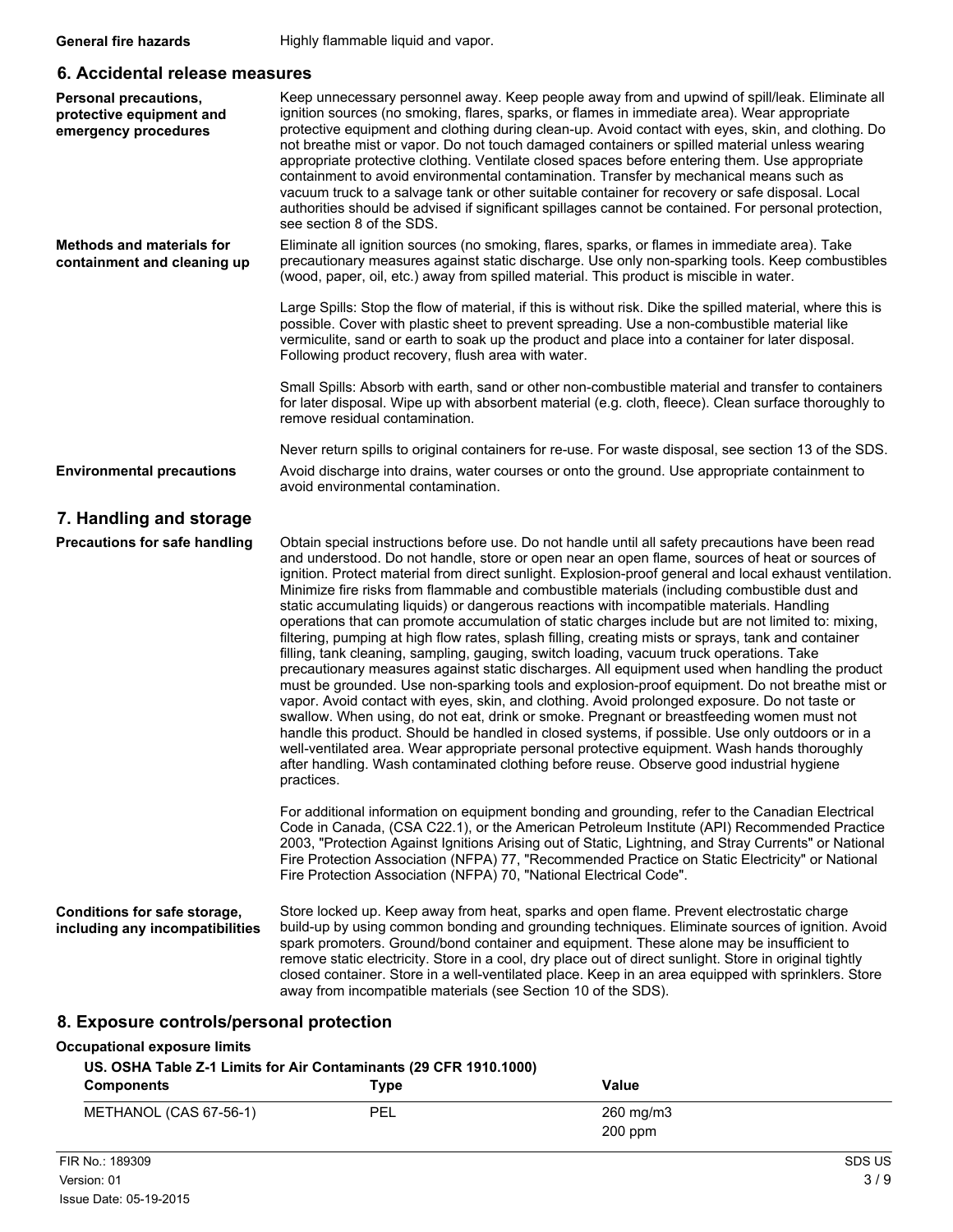| <b>US. ACGIH Threshold Limit Values</b>                                     |                                                               |                    |                                   |                                                                                                                                                                                                                                                                                                                                                                                                                                                                                                                                                                                                |
|-----------------------------------------------------------------------------|---------------------------------------------------------------|--------------------|-----------------------------------|------------------------------------------------------------------------------------------------------------------------------------------------------------------------------------------------------------------------------------------------------------------------------------------------------------------------------------------------------------------------------------------------------------------------------------------------------------------------------------------------------------------------------------------------------------------------------------------------|
| <b>Components</b>                                                           | <b>Type</b>                                                   |                    |                                   | <b>Value</b>                                                                                                                                                                                                                                                                                                                                                                                                                                                                                                                                                                                   |
| METHANOL (CAS 67-56-1)                                                      | <b>STEL</b>                                                   |                    |                                   | 250 ppm                                                                                                                                                                                                                                                                                                                                                                                                                                                                                                                                                                                        |
|                                                                             | <b>TWA</b>                                                    |                    |                                   | 200 ppm                                                                                                                                                                                                                                                                                                                                                                                                                                                                                                                                                                                        |
| US. NIOSH: Pocket Guide to Chemical Hazards                                 |                                                               |                    |                                   |                                                                                                                                                                                                                                                                                                                                                                                                                                                                                                                                                                                                |
| <b>Components</b>                                                           | <b>Type</b>                                                   |                    |                                   | <b>Value</b>                                                                                                                                                                                                                                                                                                                                                                                                                                                                                                                                                                                   |
| METHANOL (CAS 67-56-1)                                                      | <b>STEL</b>                                                   |                    |                                   | 325 mg/m3                                                                                                                                                                                                                                                                                                                                                                                                                                                                                                                                                                                      |
|                                                                             |                                                               |                    |                                   | 250 ppm                                                                                                                                                                                                                                                                                                                                                                                                                                                                                                                                                                                        |
|                                                                             | <b>TWA</b>                                                    |                    |                                   | 260 mg/m3                                                                                                                                                                                                                                                                                                                                                                                                                                                                                                                                                                                      |
|                                                                             |                                                               |                    |                                   | 200 ppm                                                                                                                                                                                                                                                                                                                                                                                                                                                                                                                                                                                        |
| <b>Biological limit values</b>                                              |                                                               |                    |                                   |                                                                                                                                                                                                                                                                                                                                                                                                                                                                                                                                                                                                |
| <b>ACGIH Biological Exposure Indices</b><br><b>Components</b>               | Value                                                         | <b>Determinant</b> | <b>Specimen</b>                   | <b>Sampling Time</b>                                                                                                                                                                                                                                                                                                                                                                                                                                                                                                                                                                           |
| METHANOL (CAS 67-56-1) 15 mg/l                                              |                                                               | Methanol           | Urine                             | $\star$                                                                                                                                                                                                                                                                                                                                                                                                                                                                                                                                                                                        |
| * - For sampling details, please see the source document.                   |                                                               |                    |                                   |                                                                                                                                                                                                                                                                                                                                                                                                                                                                                                                                                                                                |
| <b>Exposure guidelines</b>                                                  |                                                               |                    |                                   |                                                                                                                                                                                                                                                                                                                                                                                                                                                                                                                                                                                                |
| US - California OELs: Skin designation                                      |                                                               |                    |                                   |                                                                                                                                                                                                                                                                                                                                                                                                                                                                                                                                                                                                |
| METHANOL (CAS 67-56-1)<br>US - Minnesota Haz Subs: Skin designation applies |                                                               |                    | Can be absorbed through the skin. |                                                                                                                                                                                                                                                                                                                                                                                                                                                                                                                                                                                                |
| METHANOL (CAS 67-56-1)<br>US - Tennessee OELs: Skin designation             |                                                               |                    | Skin designation applies.         |                                                                                                                                                                                                                                                                                                                                                                                                                                                                                                                                                                                                |
| METHANOL (CAS 67-56-1)                                                      |                                                               |                    | Can be absorbed through the skin. |                                                                                                                                                                                                                                                                                                                                                                                                                                                                                                                                                                                                |
| US ACGIH Threshold Limit Values: Skin designation                           |                                                               |                    |                                   |                                                                                                                                                                                                                                                                                                                                                                                                                                                                                                                                                                                                |
| METHANOL (CAS 67-56-1)                                                      |                                                               |                    | Can be absorbed through the skin. |                                                                                                                                                                                                                                                                                                                                                                                                                                                                                                                                                                                                |
| US NIOSH Pocket Guide to Chemical Hazards: Skin designation                 |                                                               |                    |                                   |                                                                                                                                                                                                                                                                                                                                                                                                                                                                                                                                                                                                |
| METHANOL (CAS 67-56-1)                                                      |                                                               |                    | Can be absorbed through the skin. |                                                                                                                                                                                                                                                                                                                                                                                                                                                                                                                                                                                                |
| Appropriate engineering<br>controls                                         |                                                               |                    |                                   | Eye wash fountain and emergency showers are recommended. Use adequate ventilation to control<br>airborne concentrations below the exposure limits/guidelines. If user operations generate a vapor,<br>dust and/or mist, use process enclosure, local exhaust ventilation, or other engineering controls to<br>control airborne levels below the recommended exposure limits/guidelines.                                                                                                                                                                                                        |
| Individual protection measures, such as personal protective equipment       |                                                               |                    |                                   |                                                                                                                                                                                                                                                                                                                                                                                                                                                                                                                                                                                                |
| <b>Eye/face protection</b>                                                  | Wear safety glasses with side shields (or goggles).           |                    |                                   |                                                                                                                                                                                                                                                                                                                                                                                                                                                                                                                                                                                                |
| <b>Skin protection</b>                                                      |                                                               |                    |                                   |                                                                                                                                                                                                                                                                                                                                                                                                                                                                                                                                                                                                |
| <b>Hand protection</b>                                                      | rubber gloves are recommended.                                |                    |                                   | Suitable chemical protective gloves should be worn when the potential exists for prolonged or<br>repeated skin exposure. The choice of an appropriate glove does not only depend on its material<br>but also on other quality features and is different from one producer to the other. Nitrile or butyl                                                                                                                                                                                                                                                                                       |
| <b>Other</b>                                                                | applicable.                                                   |                    |                                   | Wear appropriate chemical resistant clothing. Wear appropriate chemical resistant clothing if                                                                                                                                                                                                                                                                                                                                                                                                                                                                                                  |
| <b>Respiratory protection</b>                                               | Standard CSA Z94.4.                                           |                    |                                   | If engineering controls do not maintain airborne concentrations below recommended exposure<br>limits (where applicable) or to an acceptable level (in countries where exposure limits have not<br>been established), an approved respirator must be worn. If engineering controls do not maintain<br>airborne concentrations to a level which is adequate to protect worker health, an approved<br>respirator must be worn. Respirator selection, use and maintenance should be in accordance with<br>the requirements of OSHA Respiratory Protection Standard 29 CFR 1910.134 and/or Canadian |
| <b>Thermal hazards</b>                                                      | Wear appropriate thermal protective clothing, when necessary. |                    |                                   |                                                                                                                                                                                                                                                                                                                                                                                                                                                                                                                                                                                                |
| General hygiene<br>considerations                                           | equipment to remove contaminants.                             |                    |                                   | Always observe good personal hygiene measures, such as washing after handling the material<br>and before eating, drinking, and/or smoking. Routinely wash work clothing and protective                                                                                                                                                                                                                                                                                                                                                                                                         |
|                                                                             |                                                               |                    |                                   |                                                                                                                                                                                                                                                                                                                                                                                                                                                                                                                                                                                                |

## **9. Physical and chemical properties**

| Appearance            |         |
|-----------------------|---------|
| <b>Physical state</b> | Liguid. |
| Form                  | Liquid. |
| Color                 | Blue.   |
|                       |         |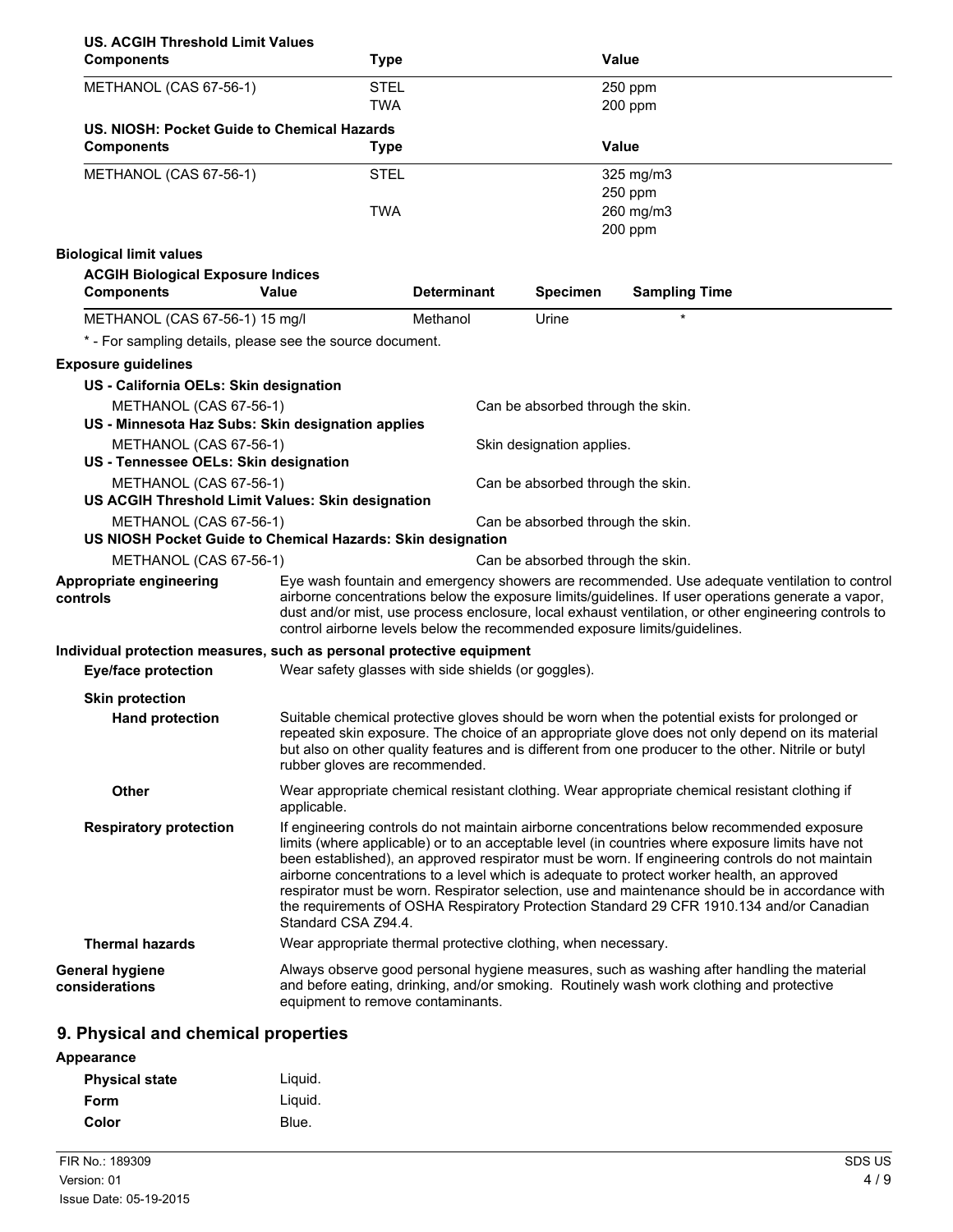| Odor                                              | Alcoholic.                   |
|---------------------------------------------------|------------------------------|
| <b>Odor threshold</b>                             | Not available.               |
| рH                                                | Not available.               |
| Melting point/freezing point                      | -144.4 °F (-98 °C)           |
| Initial boiling point and boiling<br>range        | 148.46 °F (64.7 °C)          |
| <b>Flash point</b>                                | 52.0 °F (11.1 °C) CLOSED CUP |
| <b>Evaporation rate</b>                           | > 1 (BuAc=1)                 |
| Flammability (solid, gas)                         | Not applicable.              |
| Upper/lower flammability or explosive limits      |                              |
| Explosive limit - lower (%)                       | 6%                           |
| Explosive limit - upper (%)                       | 36%                          |
| Vapor pressure                                    | 99 mm Hq                     |
| Vapor pressure temp.                              | 68 °F (20 °C)                |
| <b>Vapor density</b>                              | $> 1$ (AIR=1)                |
| <b>Relative density</b>                           | 0.79                         |
| <b>Relative density temperature</b>               | 68 °F (20 °C)                |
| Solubility(ies)                                   |                              |
| Solubility (water)                                | <b>SOLUBLE</b>               |
| <b>Partition coefficient</b><br>(n-octanol/water) | Not available.               |
| <b>Auto-ignition temperature</b>                  | Not available.               |
| <b>Decomposition temperature</b>                  | Not available.               |
| <b>Viscosity</b>                                  | Not available.               |
| <b>Other information</b>                          |                              |
| <b>Kinematic viscosity</b>                        | $< 10$ cSt                   |
| <b>Kinematic viscosity</b><br>temperature         | 104 °F (40 °C)               |
| VOC (Weight %)                                    | 99.9%                        |

## **10. Stability and reactivity**

| <b>Reactivity</b>                            | The product is stable and non-reactive under normal conditions of use, storage and transport.                                                     |
|----------------------------------------------|---------------------------------------------------------------------------------------------------------------------------------------------------|
| <b>Chemical stability</b>                    | Material is stable under normal conditions.                                                                                                       |
| <b>Possibility of hazardous</b><br>reactions | Hazardous polymerization does not occur.                                                                                                          |
| <b>Conditions to avoid</b>                   | Avoid heat, sparks, open flames and other ignition sources. Avoid temperatures exceeding the<br>flash point. Contact with incompatible materials. |
| Incompatible materials                       | Strong acids. Strong oxidizing agents.                                                                                                            |
| <b>Hazardous decomposition</b><br>products   | Upon decomposition, this product emits carbon monoxide, carbon dioxide and/or low molecular<br>weight hydrocarbons.                               |

## **11. Toxicological information**

## **Information on likely routes of exposure**

| <b>Inhalation</b>                                                                  | Toxic if inhaled. May cause damage to organs by inhalation. May cause damage to organs<br>through prolonged or repeated exposure by inhalation. Vapors have a narcotic effect and may<br>cause headache, fatigue, dizziness and nausea. |
|------------------------------------------------------------------------------------|-----------------------------------------------------------------------------------------------------------------------------------------------------------------------------------------------------------------------------------------|
| <b>Skin contact</b>                                                                | Toxic in contact with skin. Harmful if absorbed through skin. May be irritating to the skin.                                                                                                                                            |
| Eye contact                                                                        | Direct contact with eyes may cause temporary irritation.                                                                                                                                                                                |
| Ingestion                                                                          | Toxic if swallowed. Droplets of the product aspirated into the lungs through ingestion or vomiting<br>may cause a serious chemical pneumonia. May be fatal or cause blindness if swallowed.                                             |
| Symptoms related to the<br>physical, chemical and<br>toxicological characteristics | Headache. Dizziness. Nausea, vomiting. Aspiration may cause pulmonary edema and<br>pneumonitis.                                                                                                                                         |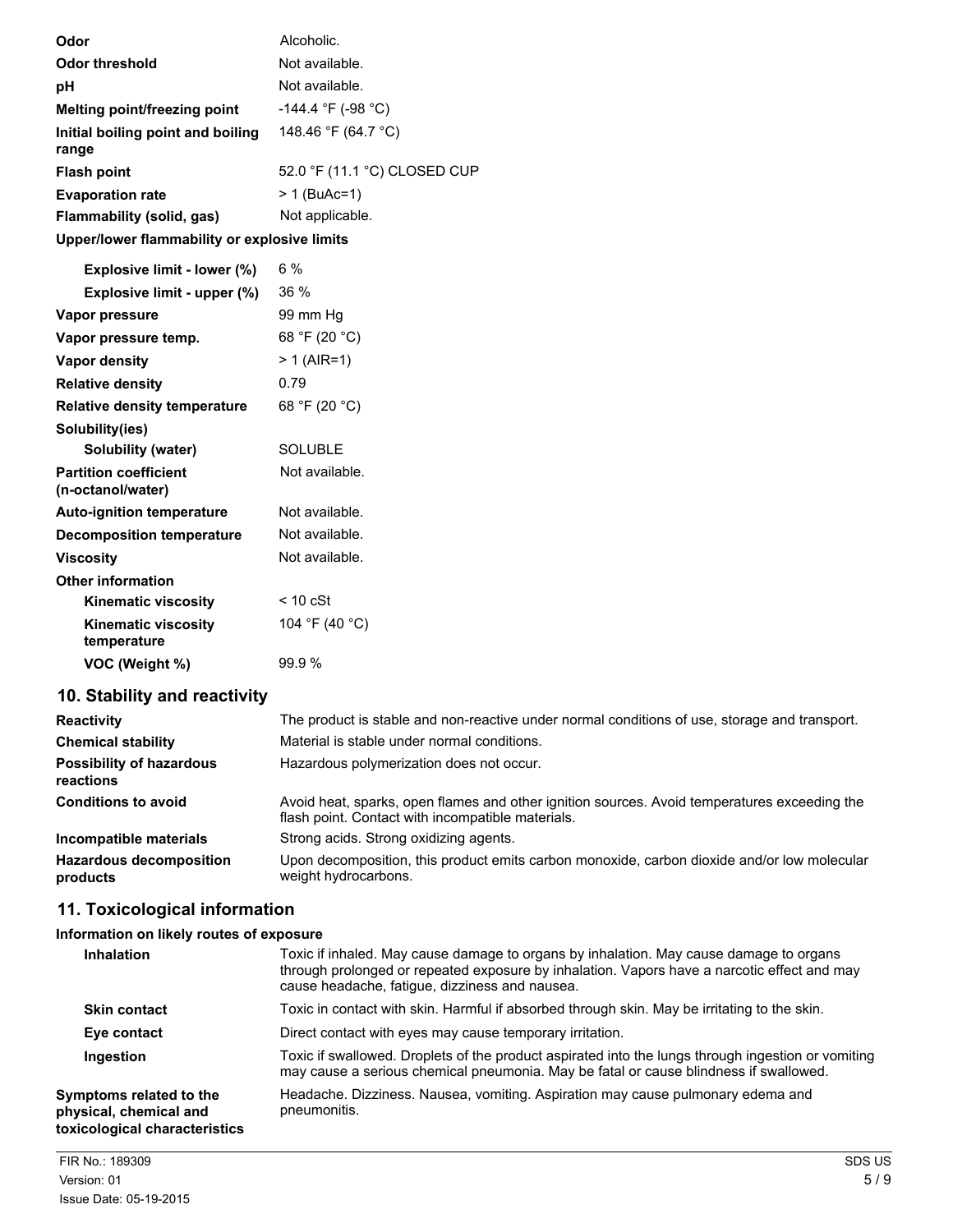#### **Information on toxicological effects**

Acute toxicity May be fatal if swallowed and enters airways. Toxic if inhaled. Toxic in contact with skin.

| <b>Components</b>                                                             | <b>Species</b> |                                                                                                                          | <b>Calculated/Test Results</b>                                                                                                                                                                        |  |
|-------------------------------------------------------------------------------|----------------|--------------------------------------------------------------------------------------------------------------------------|-------------------------------------------------------------------------------------------------------------------------------------------------------------------------------------------------------|--|
| METHANOL (CAS 67-56-1)                                                        |                |                                                                                                                          |                                                                                                                                                                                                       |  |
| Acute                                                                         |                |                                                                                                                          |                                                                                                                                                                                                       |  |
| Dermal                                                                        |                |                                                                                                                          |                                                                                                                                                                                                       |  |
| LD50                                                                          | Rabbit         |                                                                                                                          | 15800 mg/kg                                                                                                                                                                                           |  |
| Inhalation                                                                    |                |                                                                                                                          |                                                                                                                                                                                                       |  |
| LC50                                                                          | Cat            |                                                                                                                          | 85.41 mg/l, 4.5 Hours                                                                                                                                                                                 |  |
|                                                                               |                |                                                                                                                          | 43.68 mg/l, 6 Hours                                                                                                                                                                                   |  |
|                                                                               | Rat            |                                                                                                                          | 64000 ppm, 4 Hours                                                                                                                                                                                    |  |
|                                                                               |                |                                                                                                                          | 87.5 mg/l, 6 Hours                                                                                                                                                                                    |  |
| Oral                                                                          |                |                                                                                                                          |                                                                                                                                                                                                       |  |
| LD50                                                                          | Dog            |                                                                                                                          | 8000 mg/kg                                                                                                                                                                                            |  |
|                                                                               | Monkey         |                                                                                                                          | 2 g/kg                                                                                                                                                                                                |  |
|                                                                               | Mouse          |                                                                                                                          | 7300 mg/kg                                                                                                                                                                                            |  |
|                                                                               | Rabbit         |                                                                                                                          | 14.4 g/kg                                                                                                                                                                                             |  |
|                                                                               | Rat            |                                                                                                                          | 5628 mg/kg                                                                                                                                                                                            |  |
| <b>Skin corrosion/irritation</b>                                              |                | Prolonged skin contact may cause temporary irritation.                                                                   |                                                                                                                                                                                                       |  |
| Serious eye damage/eye<br>irritation                                          |                | Direct contact with eyes may cause temporary irritation.                                                                 |                                                                                                                                                                                                       |  |
| Respiratory or skin sensitization                                             |                |                                                                                                                          |                                                                                                                                                                                                       |  |
| <b>Respiratory sensitization</b>                                              |                | Not a respiratory sensitizer.                                                                                            |                                                                                                                                                                                                       |  |
| <b>Skin sensitization</b>                                                     |                | This product is not expected to cause skin sensitization.                                                                |                                                                                                                                                                                                       |  |
| Germ cell mutagenicity                                                        |                | No data available to indicate product or any components present at greater than 0.1% are<br>mutagenic or genotoxic.      |                                                                                                                                                                                                       |  |
| Carcinogenicity                                                               |                | This product is not considered to be a carcinogen by IARC, ACGIH, NTP, or OSHA.                                          |                                                                                                                                                                                                       |  |
| OSHA Specifically Regulated Substances (29 CFR 1910.1001-1050)<br>Not listed. |                |                                                                                                                          |                                                                                                                                                                                                       |  |
| <b>Reproductive toxicity</b>                                                  |                | May damage fertility or the unborn child.                                                                                |                                                                                                                                                                                                       |  |
| Specific target organ toxicity -<br>single exposure                           |                | Causes damage to organs. Central nervous system. Liver. Optic nerves.                                                    |                                                                                                                                                                                                       |  |
| Specific target organ toxicity -<br>repeated exposure                         |                | Kidneys. Central nervous system. Liver. Optic nerves. Causes damage to organs through<br>prolonged or repeated exposure. |                                                                                                                                                                                                       |  |
| <b>Aspiration hazard</b>                                                      |                | May be fatal if swallowed and enters airways.                                                                            |                                                                                                                                                                                                       |  |
| <b>Chronic effects</b>                                                        | harmful.       | Causes damage to organs through prolonged or repeated exposure. Prolonged inhalation may be                              |                                                                                                                                                                                                       |  |
| 12. Ecological information                                                    |                |                                                                                                                          |                                                                                                                                                                                                       |  |
| <b>Ecotoxicity</b>                                                            |                |                                                                                                                          | The product is not classified as environmentally hazardous. However, this does not exclude the<br>possibility that large or frequent spills can have a harmful or damaging effect on the environment. |  |
| <b>Ecotoxicity</b>                                                            |                |                                                                                                                          |                                                                                                                                                                                                       |  |
| <b>Components</b>                                                             |                | <b>Species</b>                                                                                                           | <b>Calculated/Test Results</b>                                                                                                                                                                        |  |
| METHANOL (CAS 67-56-1)                                                        |                |                                                                                                                          |                                                                                                                                                                                                       |  |
| <b>Aquatic</b>                                                                |                |                                                                                                                          |                                                                                                                                                                                                       |  |
| Crustacea                                                                     | EC50           | Water flea (Daphnia magna)                                                                                               | > 10000 mg/l, 48 hours                                                                                                                                                                                |  |
| Fish                                                                          | LC50           | Fathead minnow (Pimephales promelas) > 100 mg/l, 96 hours                                                                |                                                                                                                                                                                                       |  |
| Persistence and degradability<br><b>Bioaccumulative potential</b>             |                | No data is available on the degradability of this product.                                                               |                                                                                                                                                                                                       |  |

**Partition coefficient n-octanol / water (log Kow)**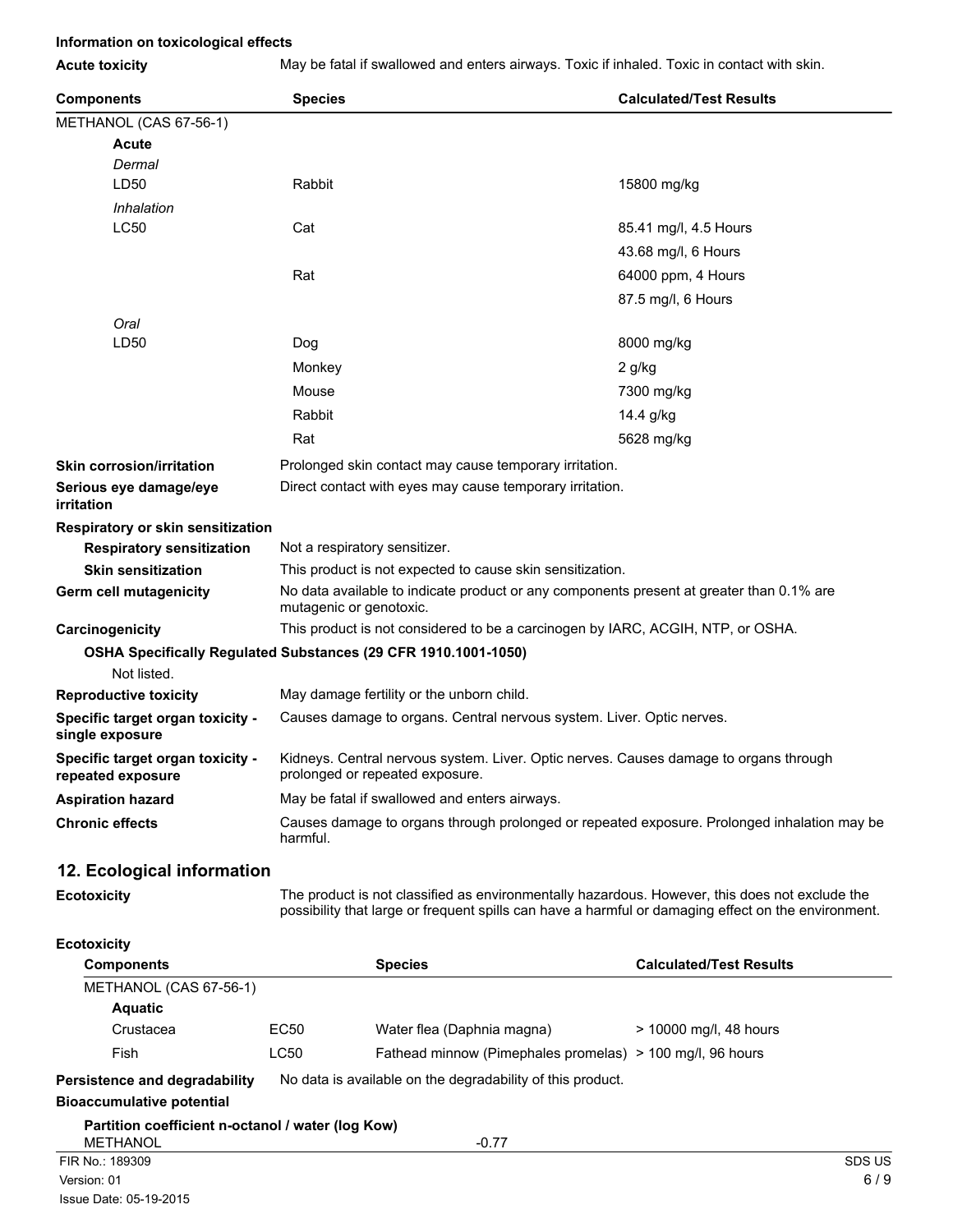| <b>Mobility in soil</b> | No data available.                                                                                                                                                                         |
|-------------------------|--------------------------------------------------------------------------------------------------------------------------------------------------------------------------------------------|
| Other adverse effects   | No other adverse environmental effects (e.g. ozone depletion, photochemical ozone creation<br>potential, endocrine disruption, global warming potential) are expected from this component. |

## **13. Disposal considerations**

| <b>Disposal instructions</b>             | Collect and reclaim or dispose in sealed containers at licensed waste disposal site. Dispose of<br>contents/container in accordance with local/regional/national/international regulations.                            |
|------------------------------------------|------------------------------------------------------------------------------------------------------------------------------------------------------------------------------------------------------------------------|
| Local disposal regulations               | Dispose in accordance with all applicable regulations.                                                                                                                                                                 |
| Hazardous waste code                     | The waste code should be assigned in discussion between the user, the producer and the waste<br>disposal company.                                                                                                      |
| Waste from residues / unused<br>products | Dispose of in accordance with local regulations. Empty containers or liners may retain some<br>product residues. This material and its container must be disposed of in a safe manner (see:<br>Disposal instructions). |
| Contaminated packaging                   | Empty containers should be taken to an approved waste handling site for recycling or disposal.<br>Since emptied containers may retain product residue, follow label warnings even after container is<br>emptied.       |

## **14. Transport information**

| DOT                                                                            |                                                                                                      |
|--------------------------------------------------------------------------------|------------------------------------------------------------------------------------------------------|
| <unspecified></unspecified>                                                    |                                                                                                      |
| <b>UN number</b>                                                               | <b>UN1230</b>                                                                                        |
| UN proper shipping name                                                        | <b>METHANOL</b>                                                                                      |
| <b>Transport hazard class(es)</b>                                              |                                                                                                      |
| <b>Class</b>                                                                   | 3                                                                                                    |
| <b>Subsidiary risk</b>                                                         | ÷,                                                                                                   |
| Label(s)                                                                       | 3                                                                                                    |
| Packing group                                                                  | $\mathsf{II}$                                                                                        |
|                                                                                | Special precautions for user Read safety instructions, SDS and emergency procedures before handling. |
| <b>IATA</b>                                                                    |                                                                                                      |
| <unspecified></unspecified>                                                    |                                                                                                      |
| <b>UN number</b>                                                               | <b>UN1230</b>                                                                                        |
| UN proper shipping name                                                        | <b>METHANOL</b>                                                                                      |
| <b>Transport hazard class(es)</b>                                              |                                                                                                      |
| <b>Class</b>                                                                   | 3                                                                                                    |
| <b>Subsidiary risk</b>                                                         | 6.1                                                                                                  |
| Label(s)                                                                       | 3, 6.1                                                                                               |
| Packing group                                                                  | $\mathbf{H}$                                                                                         |
| <b>Environmental hazards</b>                                                   | No.                                                                                                  |
|                                                                                | Special precautions for user Read safety instructions, SDS and emergency procedures before handling. |
| <b>Other information</b>                                                       |                                                                                                      |
| Passenger and cargo<br>aircraft                                                | Forbidden.                                                                                           |
| <b>Cargo aircraft only</b>                                                     | Forbidden.                                                                                           |
| IMDG                                                                           |                                                                                                      |
| <unspecified></unspecified>                                                    |                                                                                                      |
| <b>UN number</b>                                                               | <b>UN1230</b>                                                                                        |
| UN proper shipping name                                                        | <b>METHANOL</b>                                                                                      |
| <b>Transport hazard class(es)</b>                                              |                                                                                                      |
| <b>Class</b>                                                                   | 3                                                                                                    |
| <b>Subsidiary risk</b>                                                         | 6.1                                                                                                  |
| Label(s)                                                                       | 3, 6.1                                                                                               |
| Packing group                                                                  | $\mathbf{H}$                                                                                         |
| <b>Environmental hazards</b>                                                   |                                                                                                      |
| <b>Marine pollutant</b>                                                        | No.                                                                                                  |
| <b>EmS</b>                                                                     | Not available.                                                                                       |
|                                                                                | Special precautions for user Read safety instructions, SDS and emergency procedures before handling. |
| Transport in bulk according to<br>Annex II of MARPOL 73/78 and<br>the IBC Code | Not established.                                                                                     |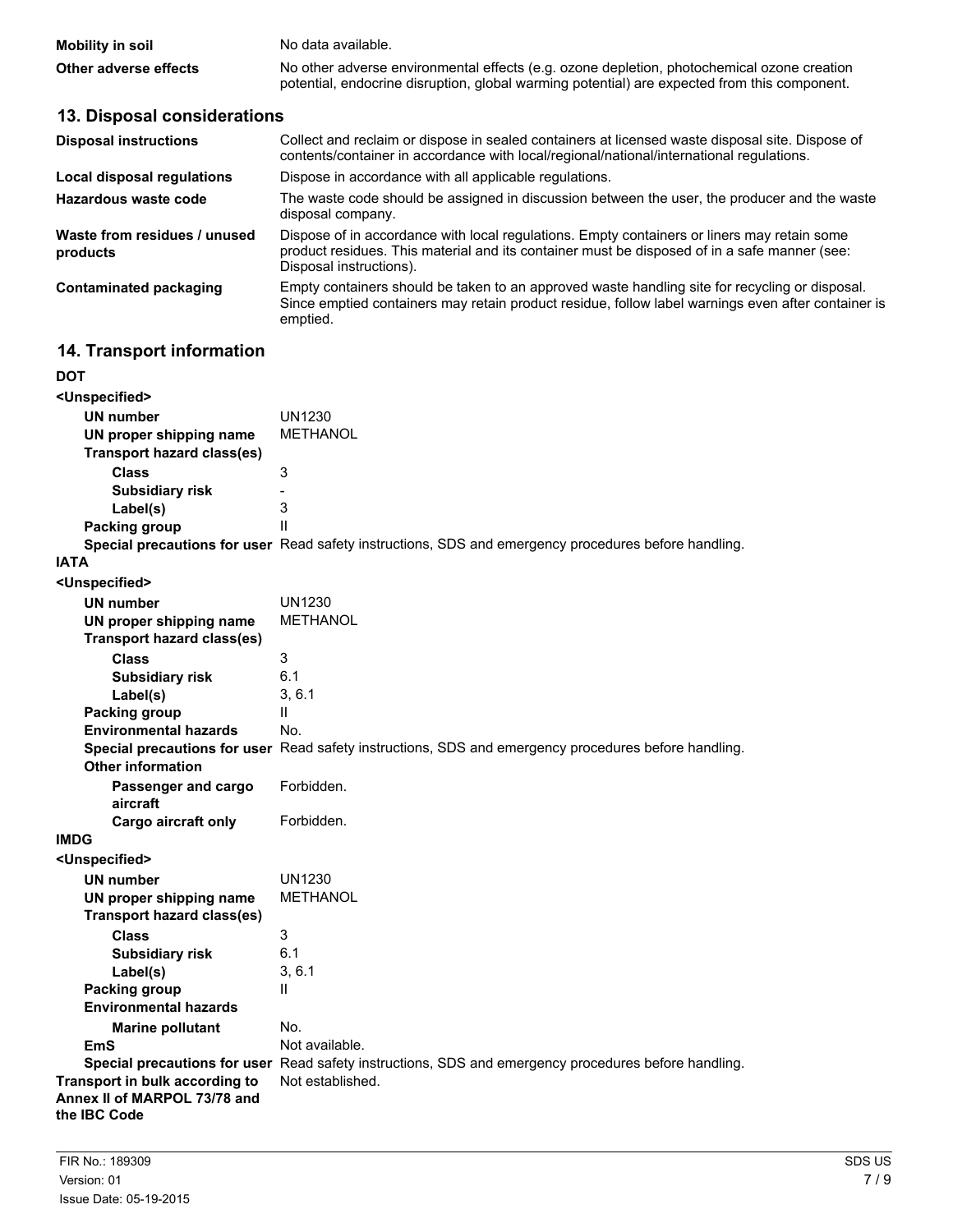